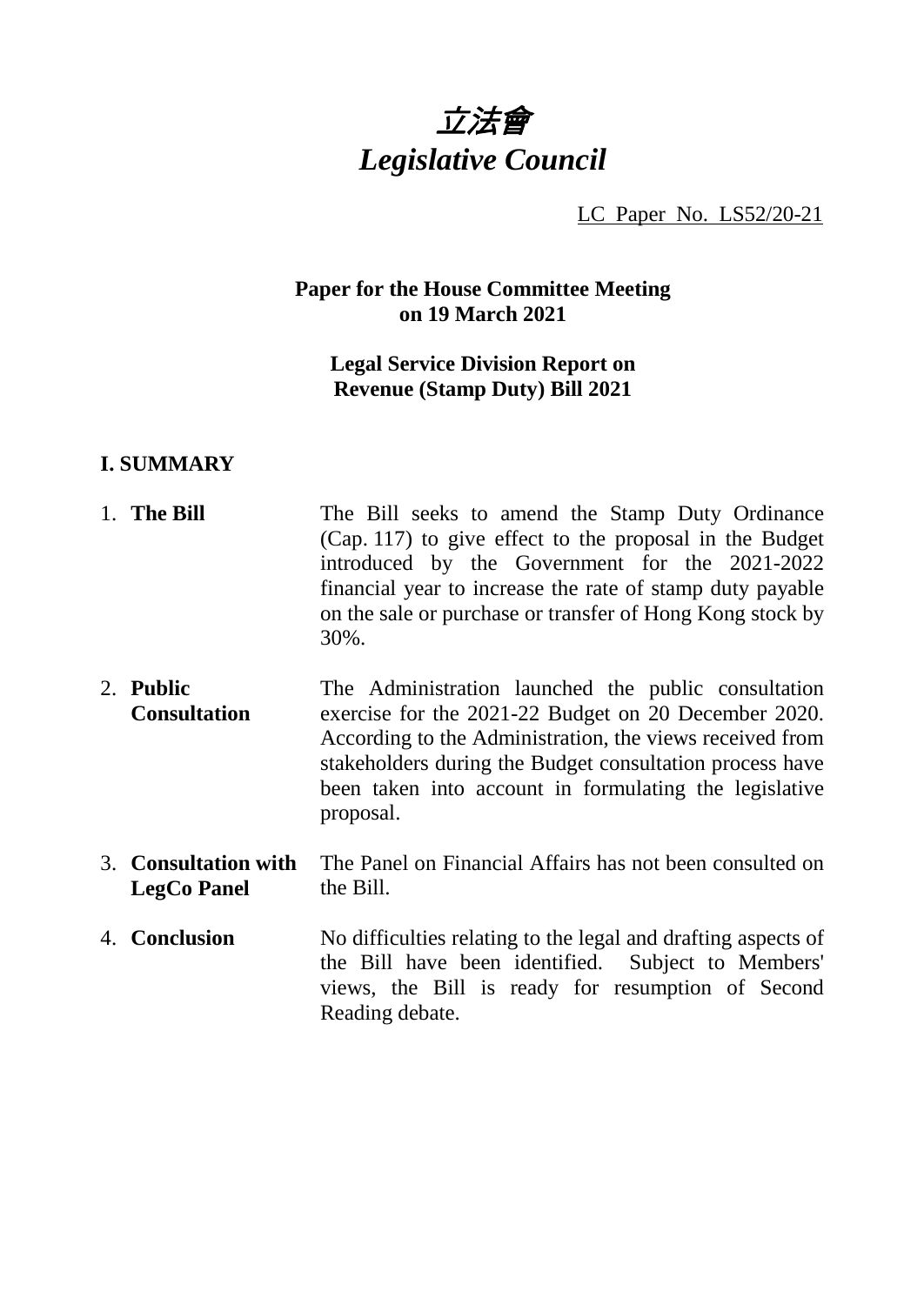The date of First Reading of the Bill is 17 March 2021. Members may refer to the Legislative Council ("LegCo") Brief (File Ref: SF&C/1/2/57C) issued by the Financial Services and the Treasury Bureau on 3 March 2021 for further details.

# **Object of the Bill**

2. The Bill seeks to amend the Stamp Duty Ordinance (Cap. 117) to give effect to the proposal in the Budget introduced by the Government for the 2021-2022 financial year to increase the stamp duty on certain instruments in respect of Hong Kong stock.

# **Provisions of the Bill**

Amendments to increase the rate of stamp duty

3. The rate of stamp duty on stock transfers is prescribed under head  $2(1)(A)$  in the First Schedule to Cap. 117. Currently, the rate of stamp duty payable on a contract note for the sale or purchase of any Hong Kong stock (not being jobbing business<sup>[1](#page-1-0)</sup>) is 0.1% of the amount of the consideration or of its value at the date on which the contract note falls to be executed.

4. According to paragraphs 4 to 6 of the LegCo Brief, as the combined result of the COVID-19 pandemic and economic downturn, coupled with the launch of counter-cyclical measures to support the public and businesses and the need to sustain recurrent expenditure, fiscal deficit has already been recorded in two consecutive financial years (i.e. 2019-20 and 2020-21) and is forecast for the next five consecutive years from 2021-22 in the Operating Account. The 2020-21 Budget highlighted the need to consider revising tax rates and seeking new revenue sources to address the fiscal needs in the short to medium term. In the 2021-22 Budget, the Financial Secretary announced the proposal of raising the rate of stamp duty on stock transfers from the current 0.1% to 0.13% of the consideration or value of each transaction payable by buyers and sellers respectively.<sup>[2](#page-1-1)</sup>

5. Clause 3 of the Bill seeks to amend head 2(1)(A) in the First Schedule to Cap. 117 to increase the rate of stamp duty chargeable in respect of every contract note for the sale or purchase of any Hong Kong stock (not being jobbing business) from 0.1% to 0.13% of the amount of the consideration or of the value of the

<span id="page-1-0"></span><sup>&</sup>lt;sup>1</sup> Under section 2(1) of Cap. 117, "jobbing business" means any business carried on by an exchange participant which is specified as jobbing business by the Stamp Duty (Jobbing Business) (Options Market Makers) Regulation (Cap. 117A) (e.g. the sale or purchase of Hong Kong stock by an options market maker through a recognized stock market directly pursuant to the hedging of a transaction in an options contract).

<span id="page-1-1"></span><sup>&</sup>lt;sup>2</sup> Paragraph 176 of the 2021-22 Budget Speech.